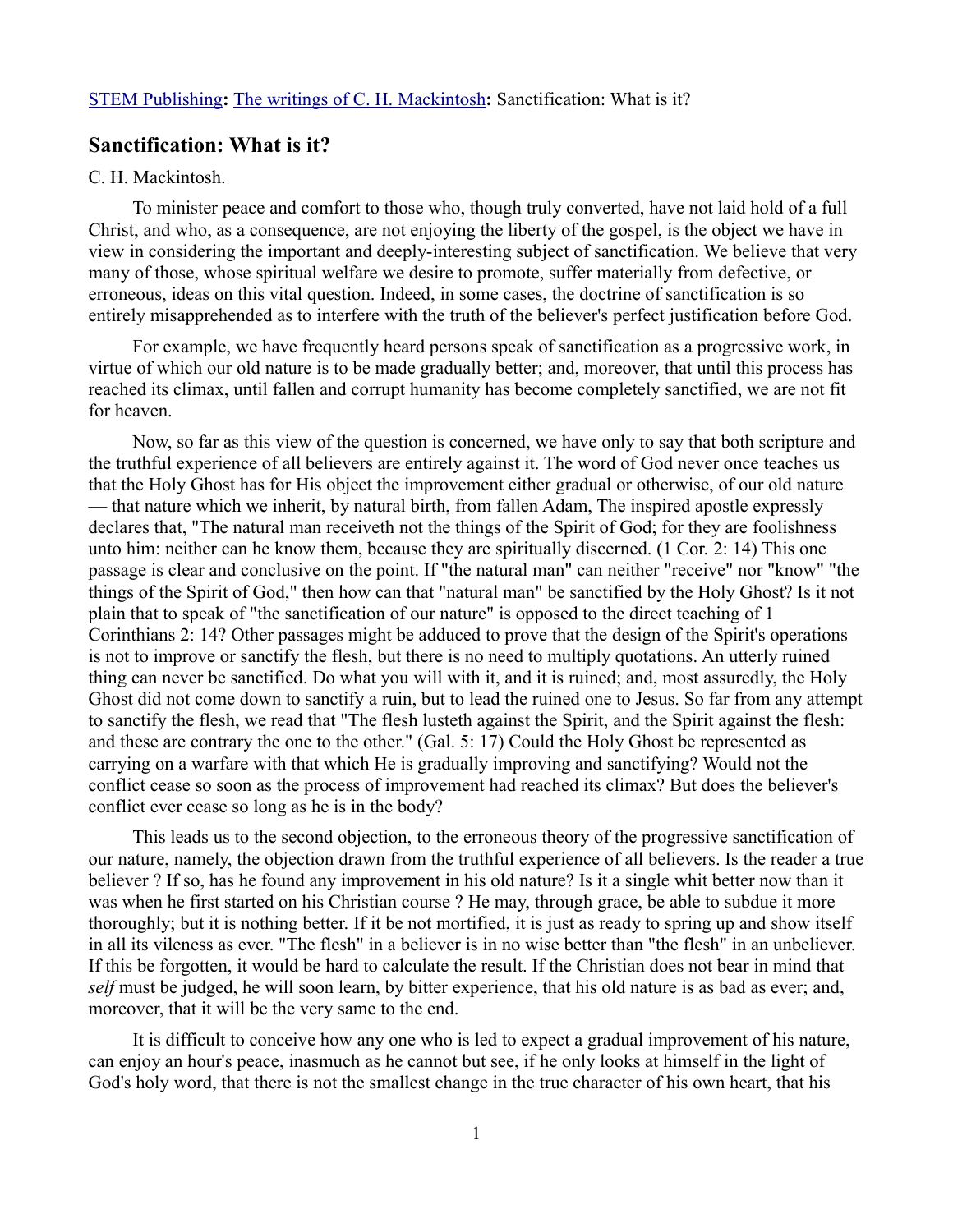heart is so deceitful and desperately wicked as when he walked in the moral darkness of his unconverted state. his own condition and character are, indeed, greatly changed by the possession of a new, yea, a "divine nature," and by the indwelling of the Holy Ghost, to give effect to its desires; but the moment the old nature is at work, he finds it as opposed to God as ever. We doubt not but that very much of the gloom and despondency, of which so many complain, may be justly traced to their misapprehension of this important point of sanctification. They are looking for what they can never find. They are seeking for a ground of peace in a sanctified nature instead of in a perfect sacrifice — in a progressive work of holiness instead of in a finished work of atonement. They deem it presumptuous to believe that their sins are forgiven until their evil nature is completely sanctified, and, seeing that this end is not reached, they have no settled assurance of pardon, and are therefore miserable. In a word, they are seeking for "a foundation" totally different from that which Jehovah says He has laid, and, therefore, they have no certainty whatever. The only thing that ever seems to give them a ray of comfort is some apparently successful effort in the struggle for personal sanctity. If they have had a good day — if they are favoured with a season of comfortable communion, if they happen to enjoy a peaceful devotional frame, they are ready to cry out, "Thou hast made my mountain to stand strong; I shall never be moved." (Ps. 30)

But, ah! these things furnish a sorry foundation for the soul's peace. They are not Christ; and, until we have Christ, we have *nothing*; but when we get Him we get *all*. The soul that has really got hold of Christ is desirous indeed of holiness; but if intelligent of what Christ is to him, he has done with all thoughts about sanctified nature. He has found his all in Christ, and the paramount desire of his heart is to grow into His likeness. This is true, practical sanctification.

It frequently happens that persons, in speaking of sanctification, mean a right thing, although they do not express themselves according to the teaching of holy scripture. There are many also, who see one side of the truth as to sanctification, but not the other; and, although we should be sorry to make any one an offender for a word, yet it is always most desirable, in speaking of any point of truth, and especially of so vital a point as that of sanctification, to speak according to the divine integrity of the word. We shall, therefore, proceed to quote for our readers a few of the leading passages from the New Testament in which this doctrine is unfolded. These passages will teach us two things, namely, what Sanctification is, and how it is effected.

The first passage to which we would call attention is 1 Corinthians 1: 30, "But of him are ye in Christ Jesus, who of God is made unto us wisdom, and *righteousness*, and sanctification, and redemption." Here we learn that Christ "is made unto us" all these four things. God has given us, in Christ, a precious casket, and when we open that casket with the key of faith, the first gem that glitters in our view is "wisdom;" the second is "righteousness;" the third is "sanctification;" and the fourth is "redemption." We have them all in Christ. As we get one so we get all. And how do we get one and all? By faith. But why does the apostle name redemption last ? Because it takes in the final deliverance of the body of the believer from under the power of mortality, when the voice of the archangel and the trump of God shall either raise it from the tomb, or change it, in the twinkling of an eye. Will this act be progressive? Clearly not; it will be done "in the twinkling of an eye." The body is in one state now, and "in a moment" it will be in another. In the brief point of time expressed by the rapid movement of the eyelash, will the body pass from corruption to incorruption; from dishonour to glory; from weakness to power. What a change! It will be immediate, complete, eternal. divine.

But what are we to learn from the fact that "sanctification" is placed in the group with "redemption?" We learn that what redemption *will be* to the body, that sanctification *is* now to the soul. In a word, sanctification, in the sense in which it is here used, is an immediate, a complete, an eternal, a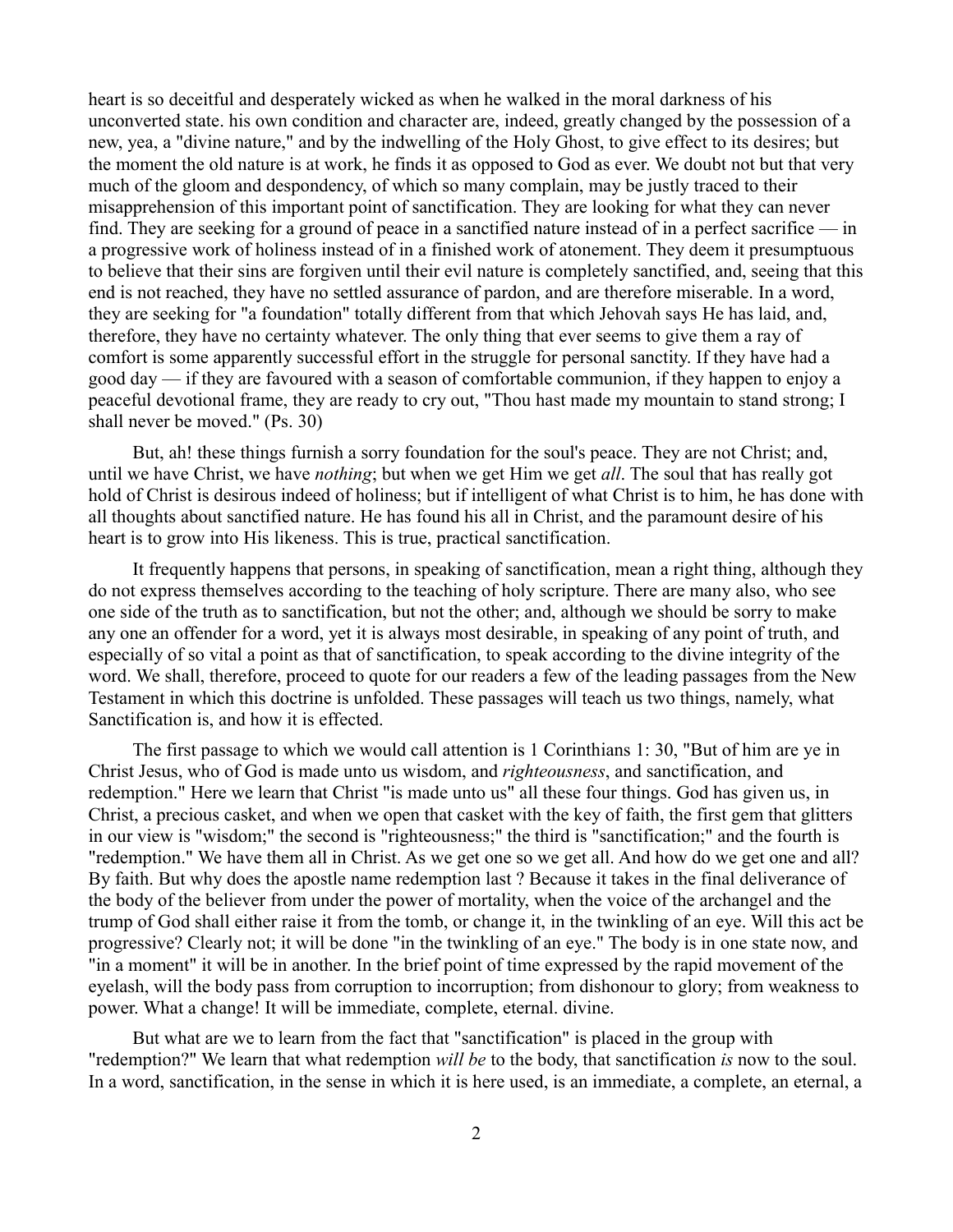divine work. The one is no more progressive than the other. The one is as immediate as the other. The one is as complete and as independent of man as the other. No doubt, when the body shall have undergone the glorious change, there will be heights of glory to be trodden, depths of glory to be penetrated, wide fields of glory to be explored. All these things shall occupy us throughout eternity. But, then the work which is to fit us for such scenes will be done in a moment. So also is it, in reference to sanctification, the practical results of the thing will be continually developing themselves; but the thing itself, as spoken of in this passage, is done in a moment.

What an immense relief it would be to thousands of earnest, anxious, struggling souls to get a proper hold of Christ as their sanctification How many are vainly endeavouring to work out a sanctification for themselves! They have come to Christ for righteousness after many fruitless efforts to get a righteousness of their own; but they are seeking after sanctification in a different way altogether. They have gotten "righteousness without works," but they imagine that they must get sanctification with works. They have gotten righteousness by faith, but they imagine they must get sanctification by effort. Thus it is they lose their peace. They do not see that we get sanctification in precisely the same way as we get righteousness, inasmuch as Christ "is made unto us" the one as well as the other. Do we get Christ by effort? No; by faith. It is; "to him that worketh not." (Rom. 4: 5) This applies to all that we get in Christ. We have no warrant whatever to single out from 1 Corinthians 1: 30, the matter of "sanctification," and place it upon a different footing from all the other blessings which it unfolds. We have neither wisdom, righteousness, sanctification, nor redemption in ourselves; nor can we procure them by aught that we can do; but God has made Christ to be unto us all these things. In giving us Christ, He gave us all that is in Christ. The fullness of Christ is ours, and Christ is the fullness of God.

Again, in Acts 26: 18, the converted Gentiles are spoken of as "receiving forgiveness of sins and an inheritance among them which are sanctified by faith." Here, faith is the instrument by which we are said to be sanctified, because it connects us with Christ. The very moment the sinner believes on the Lord Jesus Christ he becomes linked with Him. He is made one with Him, complete in Him, accepted in Him. This is true sanctification and justification. It is not a process. It is not a gradual work. It is not progressive. The word is very explicit. It says, "them which *are* sanctified by faith which is in me." It does not say, "which *shall be* sanctified, or "which are being sanctified." If such were the doctrine it would have been so stated.

No doubt, the believer grows in the knowledge of this sanctification, in his sense of its power and value, its practical influence and results, the experience and enjoyment of it. As "the truth" pours its divine light upon his soul, he enters into a more profound apprehension of what is involved in being "set apart" for Christ, in the midst of this evil world. All this is blessedly true; but the more its truth is seen, the more clearly we shall understand that sanctification is not merely a progressive work, wrought in us by the Holy Spirit, but that it is one result of our being linked to Christ, by faith, whereby we become partakers of all that He is. This is an immediate, a complete, and an eternal work. "Whatsoever God doeth, it shall be for ever: nothing can be put to it, nor anything taken from it." (Ecc. 3: 14) Whether He justifies or sanctifies, "it shall be for ever." The stamp of eternity is fixed upon every work of God's hand: "nothing can be put to it," and, blessed be His name, "nothing can be taken from it.

There are passages which present the subject in another aspect, and which may require a fuller consideration hereafter. In 1 Thessalonians 5: 23 the apostle prays for the saints whom he addresses, "And the very God of peace sanctify you wholly; and I pray God your whole spirit and soul and body be preserved blameless unto the coming of our Lord Jesus Christ." Here, the word is applied to a sanctification admitting of degrees. The Thessalonians had, along with all believers, a perfect sanctification in Christ; but as to the practical enjoyment and display of this, it was only accomplished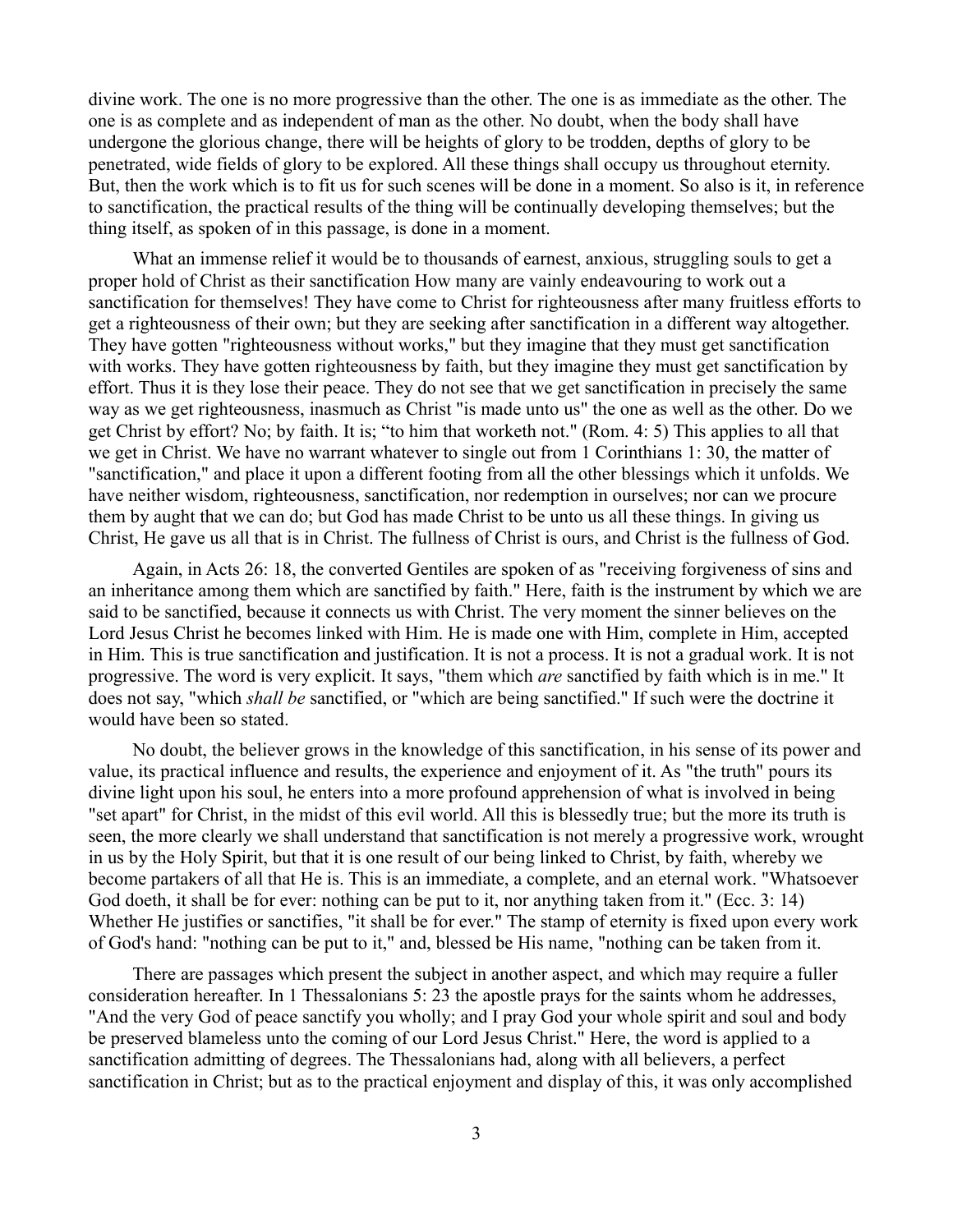in part, and the apostle prays that they may be wholly sanctified.

In this passage, it is worthy of notice, that nothing is said of "the flesh." Our fallen, corrupt nature is always treated as a hopelessly ruined thing. It has been weighed in the balance, and found wanting. It has been measured by a divine rule and found short. It has been tried by a perfect plummet and proved crooked. God has set it aside. Its "end has come before him." He has condemned it and put it to death. It is crucified, dead, and buried. To adduce proofs would demand a volume. Are we, then, to imagine for a moment, that God the Holy Ghost came down from heaven for the purpose of exhuming a condemned, crucified, and buried nature, so that He might sanctify it? The idea has only to be named to be abandoned for ever by every one who bows to the authority of scripture. The more closely we study the Law, the Prophets, the Psalms, and the entire New Testament, the more closely we shall see that the flesh is wholly unmendable. It is, absolutely, good for nothing. The Spirit does not *sanctify* it, but He enables the believer to *mortify* it. We are told to "*put off* the old man." This precept would never have been delivered to us if the object of the Holy Ghost were the sanctification of that "old man."

We trust that no one will accuse us of entertaining a desire to lower the standard of personal holiness, or to weaken the soul's earnest aspirations after a growth in that purity for which every true believer must ardently long. God forbid! If there is one thing above another which we desire to promote in ourselves and others, it is intense personal purity — an elevated tone of practical sanctity — a whole-hearted separation from moral evil, in every shape and form. For this we long, for this we pray, in this we desire to grow daily, and hourly.

But then we are fully convinced that a superstructure of true, practical holiness can never be erected on a legal basis; and hence it is that we press 1 Corinthians 1: 30 upon the attention of our readers. It is to be feared that many who have, in some measure abandoned the legal ground, in the matter of "righteousness" are yet lingering thereon for "sanctification." We believe this to be the mistake of thousands, and we are most anxious to see it corrected. The passage before us would, if simply received into the heart by faith, entirely correct this serious mistake.

All intelligent Christians are agreed as to the fundamental truth of "Righteousness without works." All freely and fully admit that we cannot, by any efforts of our own, work out a righteousness for ourselves before God. But it is not just so clearly seen that righteousness and sanctification are put upon precisely the same ground in the word of God. We can no more work out a sanctification than we can work out a righteousness. We may try it, but we shall, sooner or later, find out that it is utterly vain. We may vow and resolve; we may labour and struggle; we may cherish the fond hope of doing better tomorrow than we have done today; but, in the end, we must be constrained to see, and feel, and own, that as regards the matter of sanctification, we are as completely "without strength" as we have already proved ourselves to be in the matter of righteousness.

And, oh! what sweet relief to the one who has been stumbling along the path of personal holiness to find after years of unsuccessful struggle, that the very thing he longs for is treasured up in Christ, and is ready to his hand this moment. even a complete sanctification to be enjoyed *by faith*! Such an one may have been battling with his habits, his lusts, his tempers, his passions; he has been making the most laborious efforts to subdue his flesh and grow in inward holiness, but alas! he has failed. He finds, to his deep sorrow, that he is not holy, and yet he reads that "Without holiness no man shall see the Lord." (Heb. 12) Not, observe, without a certain measure, or attainment in holiness, but without the thing itself; which every Christian has, from the moment he believes, whether he knows it or not. Perfect sanctification is as fully included in the word "salvation" as is "wisdom, righteousness, or redemption." He did not get Christ by effort, but by faith; and when he laid hold on Christ he received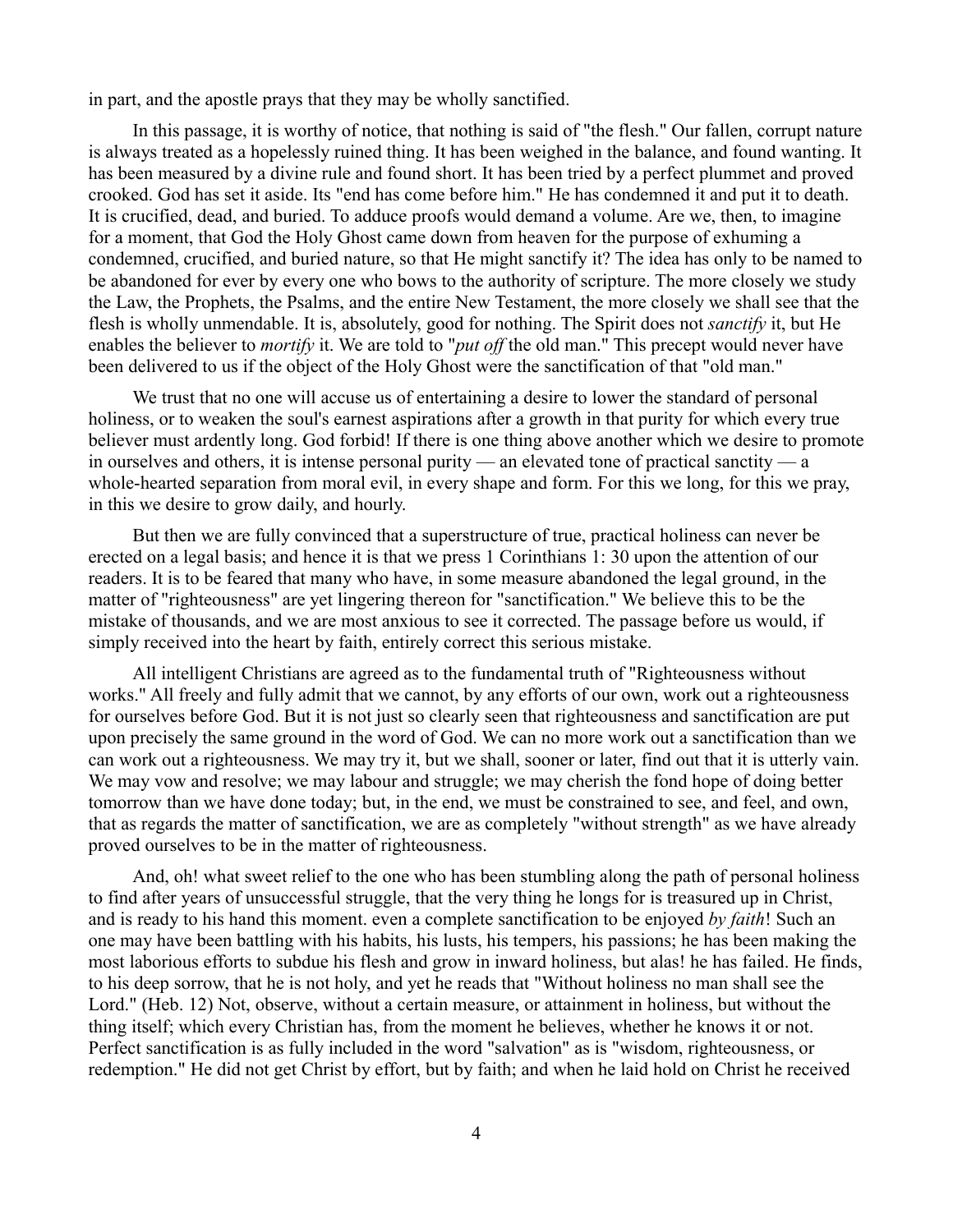all that is in Christ. Hence, therefore, he has only to look to Jesus by faith, for the subjugation of his lusts, passions, tempers, habits, circumstances, and influences. He must look to Jesus for all. He can no more subdue a single lust than he could cancel the entire catalogue of his sins, work out a perfect righteousness, or raise the dead. "Christ is all and in all." Salvation is a golden chain which stretches from everlasting to everlasting, and every link of that chain is Christ. It is all Christ from first to last.

All this is as simple as possible. The believer's standing is in Christ, and if in Christ for one thing, he is in Christ for all. I am not in Christ for righteousness, and out of Christ for sanctification. If I am a debtor to Christ for righteousness, I am equally debtor to Him for sanctification. I am not a debtor to legality for either the one or the other. I get both by grace, through faith, and all in Christ. Yes all — all in Christ. The moment the sinner comes to Christ, and believes on Him, he is taken completely off the old ground of nature; he loses his old level standing and all its belongings, and is looked at as in Christ. God only sees him in Christ, and as Christ. He becomes one with Christ for ever. "As he is, so are we in this world." (1 John 4) Such is the absolute standing, the settled and eternal position, of the very feeblest babe in the family of God. There is but one standing for every child of God, every member of Christ. Their knowledge, experience, power, gift, and intelligence, may vary; but their standing is one. Whatever of righteousness or sanctification they possess, they owe it all to their being in Christ; consequently, if they have not gotten a perfect sanctification, neither have they gotten a perfect righteousness. But 1 Cor 1: 30 distinctly teaches that Christ "*is made*" both one and the other to all believers. It does not say that we have righteousness and "a *measure* of sanctification." We have just as much scripture authority for putting the word "measure" before righteousness as before sanctification. The Spirit of God does not put it before either. Both are perfect, and we have both in Christ. God never does anything by halves. There is no such thing as a half justification. Neither is there such a thing as a half sanctification. The idea of a member of the family of God, or of the body of Christ, wholly justified, but only half sanctified, is at once opposed to scripture, and revolting to all the sensibilities of the divine nature.

It is not improbable that very much of the misapprehension which prevails in reference to sanctification, is justly traceable to the habit of confounding two things which differ very materially, namely, standing and walk, or position and condition. The believer's standing is perfect, eternal, unchangeable, divine. His walk is imperfect, fluctuating, and marked with personal infirmity. His position is absolute and unalterable. His practical condition may exhibit manifold imperfections, inasmuch as he is still in the body, and surrounded by various hostile influences which affect his moral condition, from day to day. If then. his standing be measured by his walk, his position by his condition, what he is in God's view by what he is in man's the result must be false. If I reason from what I am in myself, instead of from what I am in Christ, I must, of necessity, arrive at a wrong conclusion.

We should look carefully to this. We are very much disposed to reason upwards from ourselves to God, instead of downwards from God to us. We should bear in mind that

"Far as heaven's resplendent orbs

Beyond earth's spot extend,

As far my thoughts, as far my ways,

Your ways and thoughts transcend."

God can only think and speak of His people, and act toward them, too, according to their standing in Christ. He has given them this standing. He has made them what they are. They are His workmanship. Hence, therefore, to speak of them as half justified would be a dishonour cast upon God;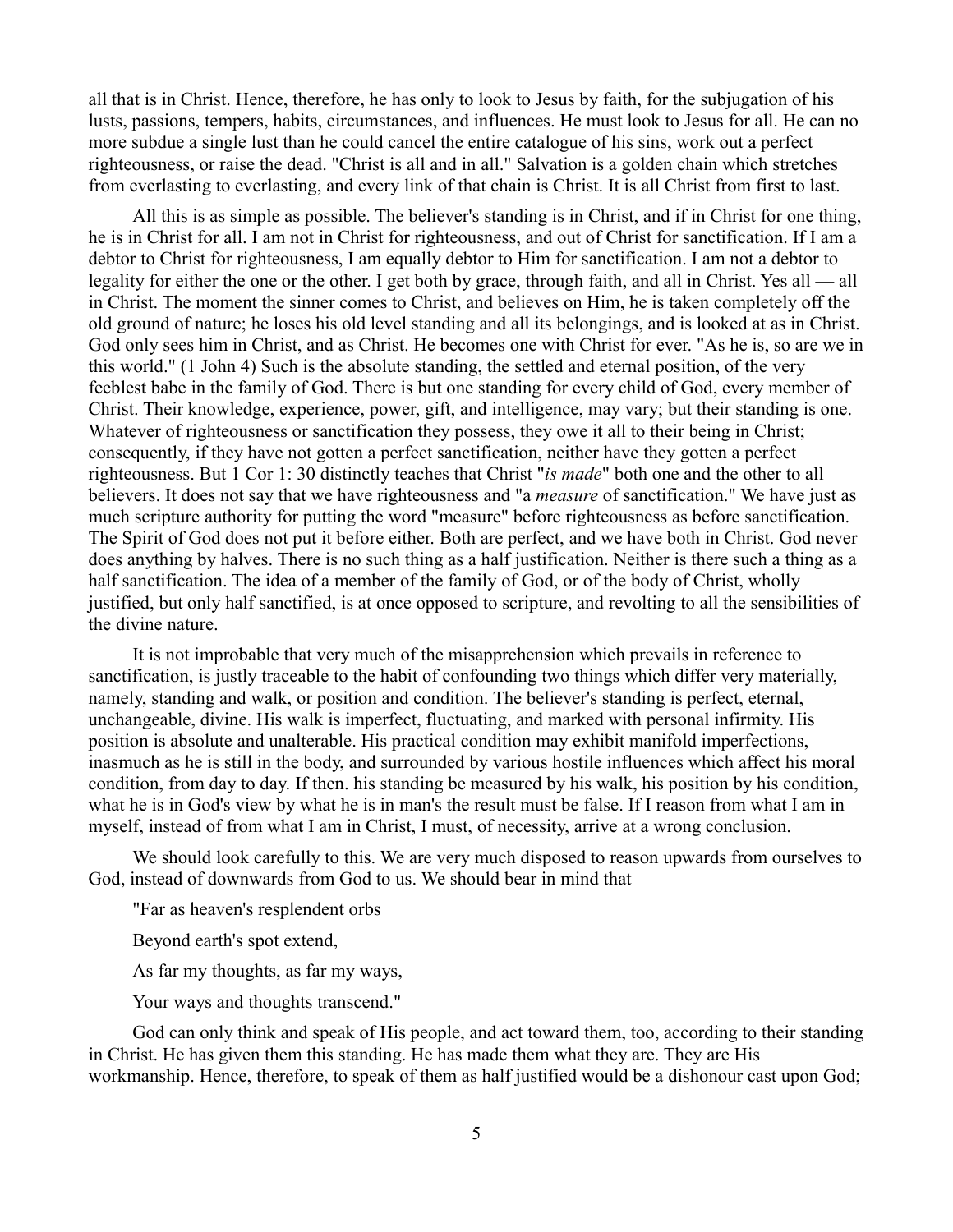and to speak of them as half sanctified would be just the same.

This train of thought conducts us to another weighty proof drawn from the authoritative and conclusive page of inspiration, namely, 1 Corinthians 6: 11. In the verses preceding, the apostle draws a fearful picture of fallen humanity, and he plainly tells the Corinthian saints that they had been just like that. "such were some of you." This is plain dealing. These are no flattering words — no daubing with untempered mortar — no keeping back the full truth as to nature's total and irretrievable ruin. "Such were some of you: but ye *are* washed, but ye *are* sanctified, but ye *are* justified, in the name of the Lord Jesus, and by the Spirit of our God."

What a striking contrast between the two sides of the apostle's "*but*!" On the one side, we have all the moral degradation of man's condition; and, on the other side, we have all the absolute perfectness of the believer's standing before God. This, truly, is a marvellous contrast; and be it remembered that the soul passes, in the twinkling of an eye, from one side to the other of this "but." "Such *were* some of you: but ye *are*," now, something quite different. The moment in which they received Paul's gospel, they were "washed, sanctified, and justified." They were fit for heaven; and had they not been so, it would have been a slur upon the divine workmanship.

"Clean every whit; thou saidst it, Lord;

Shall one suspicion lurk?

Thine, surely, is a faithful word,

And Thine a *finished work*."

This is divinely true. The most inexperienced believer is "clean every whit," not as a matter of attainment, but as the necessary result of being in Christ. "We are in Him that is true." (1 John 5) Could any one be in Christ, and at the same time, be only half sanctified? Assuredly not. He will, no doubt, grow in the knowledge and experience of what sanctification really is. He will enter into its practical power; its moral effects upon his habits, thoughts, feelings, affections, and associations: in a word, he will understand and exhibit the mighty influence of divine sanctification upon his entire course, conduct, and character. But, then, he was as completely sanctified, in God's view, the moment he became linked to Christ by faith, as he will be when he comes to bask in the sunlight of the divine presence, and reflect back the concentrated beams of glory emanating from the throne of God and of the Lamb. He is in Christ now; and he will be in Christ then. His sphere and his circumstances will differ. His feet shall stand upon the golden pavement of the upper sanctuary, instead of standing upon the arid sand of the desert. He will be in a body of glory, instead of a body of humiliation; but as to his standing, his acceptance, his completeness, his justification, and sanctification, all was settled the moment he believed on the name of the only-begotten Son of God — as settled as ever it will be, because as settled as God could make it. All this seems to flow as a necessary and unanswerable inference from 1 Cor 6: 11.

It is of the utmost importance to apprehend, with clearness, the distinction between a truth and the practical application and result of a truth. This distinction is ever maintained in the word of God. "*Ye are sanctified*." Here is the absolute truth as to the believer, as viewed in Christ, and as the fruit of an eternally-perfect work. "Christ loved the church, and gave himself for it; that he might sanctify it." (Eph. 5: 25, 26) "And the very God of peace sanctify you wholly." (1 Thess. 5: 23) Here we have the practical application of the truth to the believer, and its results in the believer.

But how is this application made, and this result reached? By the Holy Ghost, through the written word. Hence we read, "Sanctify them through thy truth." (John 17) And again, "God hath from the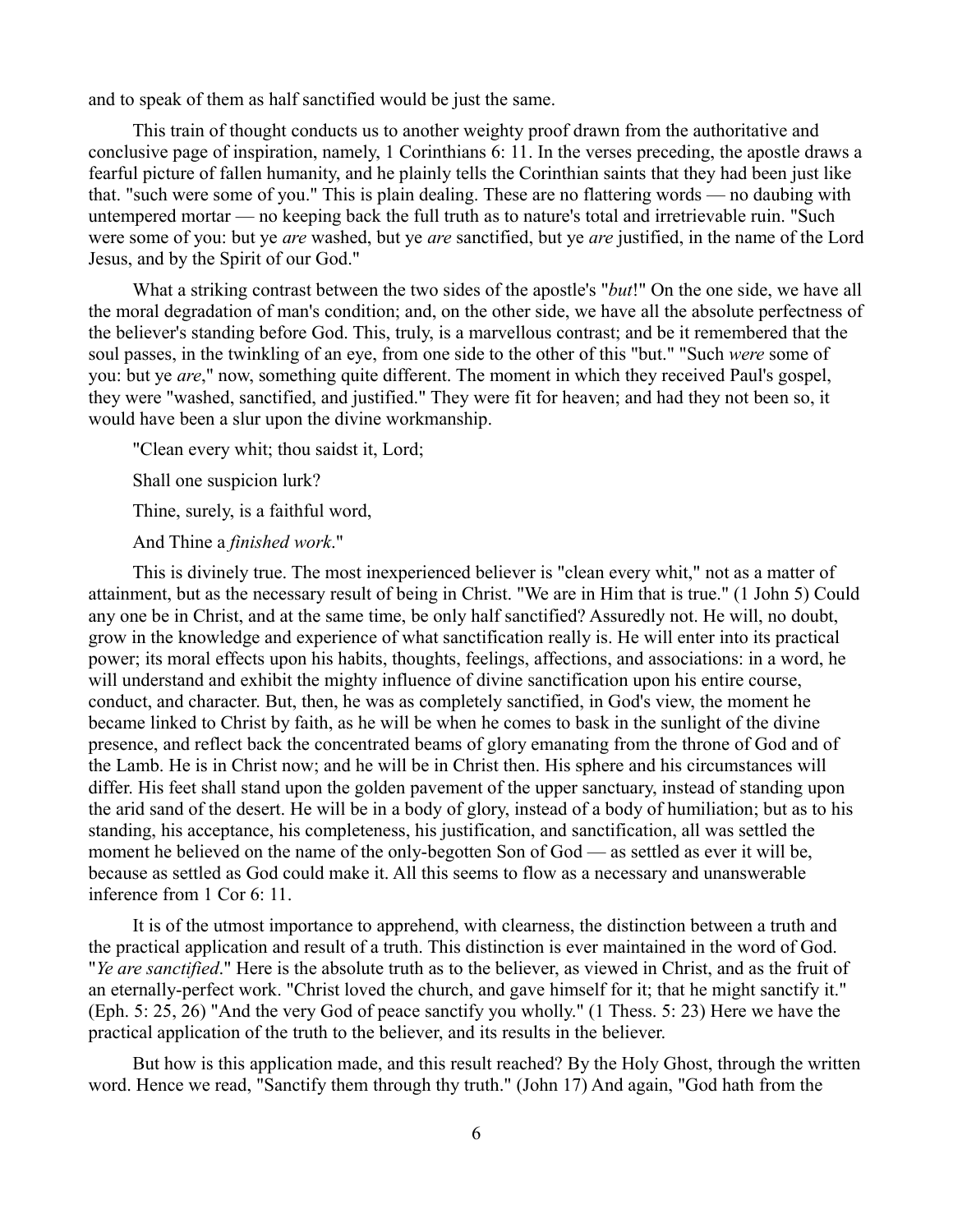beginning chosen you to salvation, through sanctification of the Spirit and belief of the truth." (2 Thess. 2: 13) So also, in Peter, "Elect according to the foreknowledge of God the Father, through sanctification of the Spirit." (1 Peter 1: 2) The Holy Ghost carries on the believer's practical sanctification on the ground of Christ's accomplished work; and the mode in which He does so is by applying to the heart and conscience the truth as it is in Jesus. He unfolds the truth as to our perfect standing before God in Christ, and by energising the new man in us, He enables us to put away everything incompatible with the perfect standing. A man who is "washed, sanctified, and justified," ought not to indulge in any unhallowed temper, lust, or passion. He should "cleanse himself from all filthiness of the flesh and spirit." It is his holy and happy privilege to breathe after the very loftiest heights of personal sanctity. His heart and his habits should be brought and held under the power of that grand truth that he is perfectly "washed, sanctified, and justified."

This is true practical sanctification. It is not any attempt at the improvement of our old nature. It is not a vain effort to reconstruct an irretrievable ruin. No; it is simply the Holy Ghost, by the powerful application of "the truth," enabling the new man to live, and move, and have his being in that sphere to which he belongs. Here there will, undoubtedly, be progress. There will be growth in the moral power of this precious truth — growth in spiritual ability to subdue and keep under all that pertains to nature — a growing power of separation from the evil around us — a growing meetness for that heaven to which we belong, and toward which we are journeying — a growing capacity for the enjoyment of its holy exercises. All this there will be, through the gracious ministry of the Holy Ghost, who uses the word of God to unfold to our souls the truth as to our standing in Christ, and as to the walk which comports with that standing. But let it be clearly understood that the work of the Holy Ghost in practical sanctification, day by day, is founded upon the fact that believers "*are* sanctified through the offering of the body of Jesus Christ once." (Heb. 10: 10) The object of the Holy Ghost is to lead us into the knowledge, the experience, and the practical exhibition of that which was true of us in Christ the very moment we believed. As regards this, there is progress; but our standing in Christ is eternally complete.

"Sanctify them through thy truth; thy word is truth." (John 17: 17) And again, "The very God of peace sanctify you wholly." (1 Thess. 5: 23) In these passages, we have the grand practical side of this question. Here we see sanctification presented, not merely as something absolutely and eternally true of us in Christ, but also as wrought out in us, daily and hourly, by the Holy Ghost through the word. Looked at from this point of view, sanctification is, obviously, a progressive thing. I should be more advanced in personal holiness in the year 1861 than I was in the year 1860. I should, through grace, be advancing, day by day, in practical holiness. But what, let me ask, is this? What, but the working out in me of that which was true of me in Christ, the very moment I believed? The basis upon which the Holy Ghost carries on the *subjective* work in the believer, is the *objective* truth of his eternal completeness in Christ.

Again, "Follow peace with all men, and holiness, without which no man shall see the Lord." (Heb. 12: 14) Here, holiness is presented as a thing to be "followed after" — to be attained by earnest pursuit — a thing which every true believer will long to cultivate.

May the Lord lead us into the power of these things! May they not dwell as doctrines and dogmas in the region of our intellect, but enter into and abide in the heart, as sacred and powerfully influential realities! May we know the sanctifying power of the truth (John 17: 17), the, sanctifying power of faith (Acts 26: 18); the sanctifying power of the name of Jesus (1 Cor. 1: 30; 1 Cor. 6: 11); the sanctifying power of the Holy Ghost (1 Peter 1: 2); the sanctifying grace of the Father. (Jude 1.)